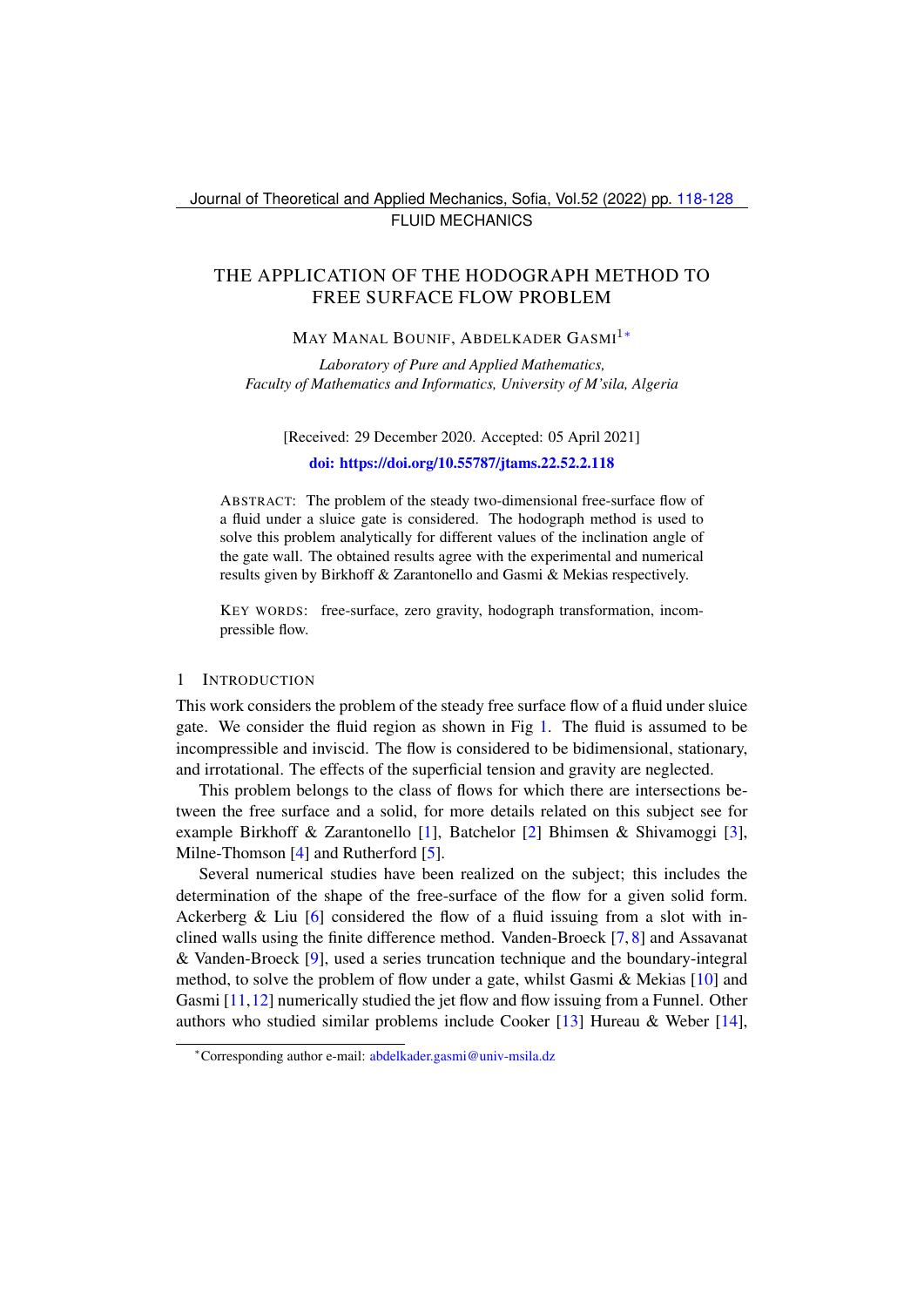Klokov & Sergeev [\[15\]](#page-10-15), Pengp & Parker [\[16\]](#page-10-16), Semenov & Wu [\[17\]](#page-10-17) and Semenov et al [\[18,](#page-10-18) [19\]](#page-10-19).

Our aim in this paper is to apply the hodograph method to solve the proposed problem analytically for several values of the inclination angle of the gate. This method proves useful to solve this problem analytically. The obtained results are compared with those calculated numerically using the series truncation method given in Gasmi & Mekias [\[10\]](#page-10-10), and with those given in Birkhoff & Zarantonello [\[1\]](#page-10-1), which shows that there is a good agreement between them.

The plan of this paper is as follows. In Section [2](#page-1-1) we formulate the problem in the dimensionless variables. In Section [3](#page-3-0) we introduce the analytical method based on the hodograph transformation to solve the considered problem. In Section [4](#page-5-0) we present some exact solutions and their graphical representation for several values of the inclination angle, these results are also compared with previous ones given by Birkhoff & Zarantonello [\[1\]](#page-10-1) and Gasmi & Mekias [\[10\]](#page-10-10). Finally, this work is concluded in Section [5.](#page-9-0)

#### <span id="page-1-1"></span>2 FORMULATION OF PROBLEM

Let us consider the motion of a two-dimensional flow of a fluid under a gate with inclined edge, we denote the inclination angle between the edge of the gate and the horizontal by  $\alpha$ , the opening of the gate is of width d see Fig. [1.](#page-1-0) The flow is considered to be incompressible, inviscid and steady. The effects of gravity and the surface tension are neglected.

<span id="page-1-0"></span>

Fig. 1: Sketch of the flow and of the coordinates. The width of the opening is d, the depth of the flow at infinity is H and the inclination angle of the gate is  $\alpha$ .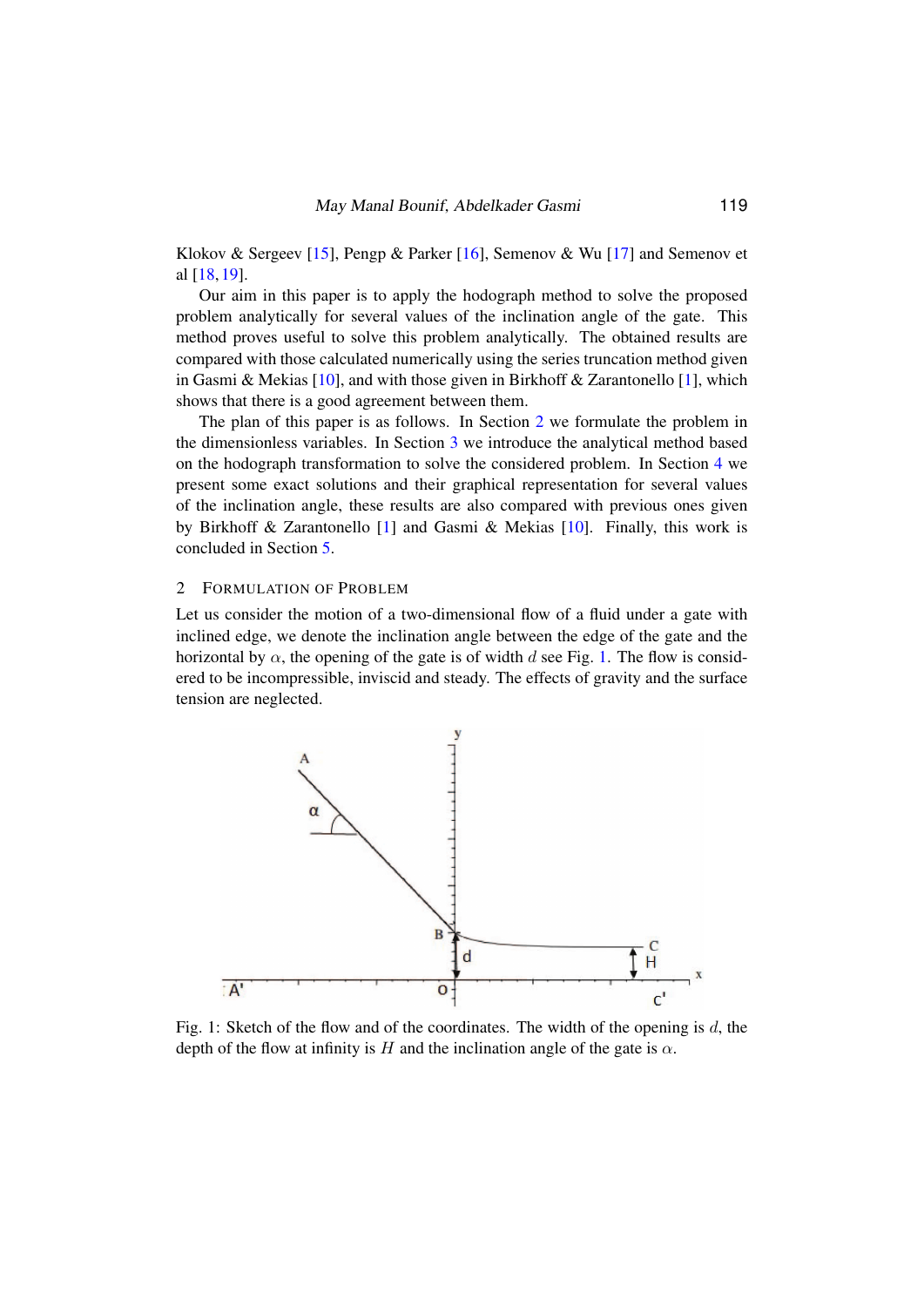#### 120 The Application of the Hodograph Method to Free Surface Flow Problem

We introduce the cartesian coordinates with the Bottom  $A'OC'$  on the x axis and the  $y$  axis is vertically through the point  $B$ . Far upstream the fluid in rest, and far downstream, we assume that the velocity approaches a constant  $U$  and the depth of the fluid tends to a constant  $H$ .

The dimensionless variables are defined by choosing  $U$  as the unit velocity and d as the unit length. We introduce the potential function  $\varphi$  and the stream function  $\psi$ . Without loss of generality we choose  $\varphi = 0$  at  $(x, y) = (0, 1)$  and  $\psi = 1$  on the streamline ABC. It follows from the choice of the dimensionless variables that

 $\psi = 0$  on the streamline  $A'OC'$ . In order to use the conformal mapping techniques, we consider the flow in the complex plane  $z = x + iy$  and the complex potential function

(1) 
$$
f(z) = \varphi(z) + i\psi(z).
$$

By this the mathematical problem is to determine the variable  $\psi$  which verifies the following conditions:

$$
\Delta \psi = 0,
$$

in the interior of the flow filed.

<span id="page-2-1"></span>(3) 
$$
(\frac{\partial \psi}{\partial x})^2 + (\frac{\partial \psi}{\partial y})^2 = 1,
$$

on the free surface BC.

<span id="page-2-2"></span>
$$
\frac{\partial \psi}{\partial x} = 0,
$$

on the horizontal wall  $A'OC'$ .

(5) 
$$
\frac{\partial \psi}{\partial x} = \frac{\partial \psi}{\partial y} \tan \alpha,
$$

on the inclined wall AB.

<span id="page-2-3"></span><span id="page-2-0"></span>Next we introduce the complex velocity

(6) 
$$
\eta(z) = C \frac{df}{dz} = u - iv = q e^{-i\theta}.
$$

Here  $C = H/d$  is the contraction coefficient which is defined as the ratio of the  $\sqrt{u^2 + v^2}$  and  $\theta$  is the velocity direction relative to the real axis. thickness H of the flow as  $x \to \infty$  to length of the opening of the gate d,  $q =$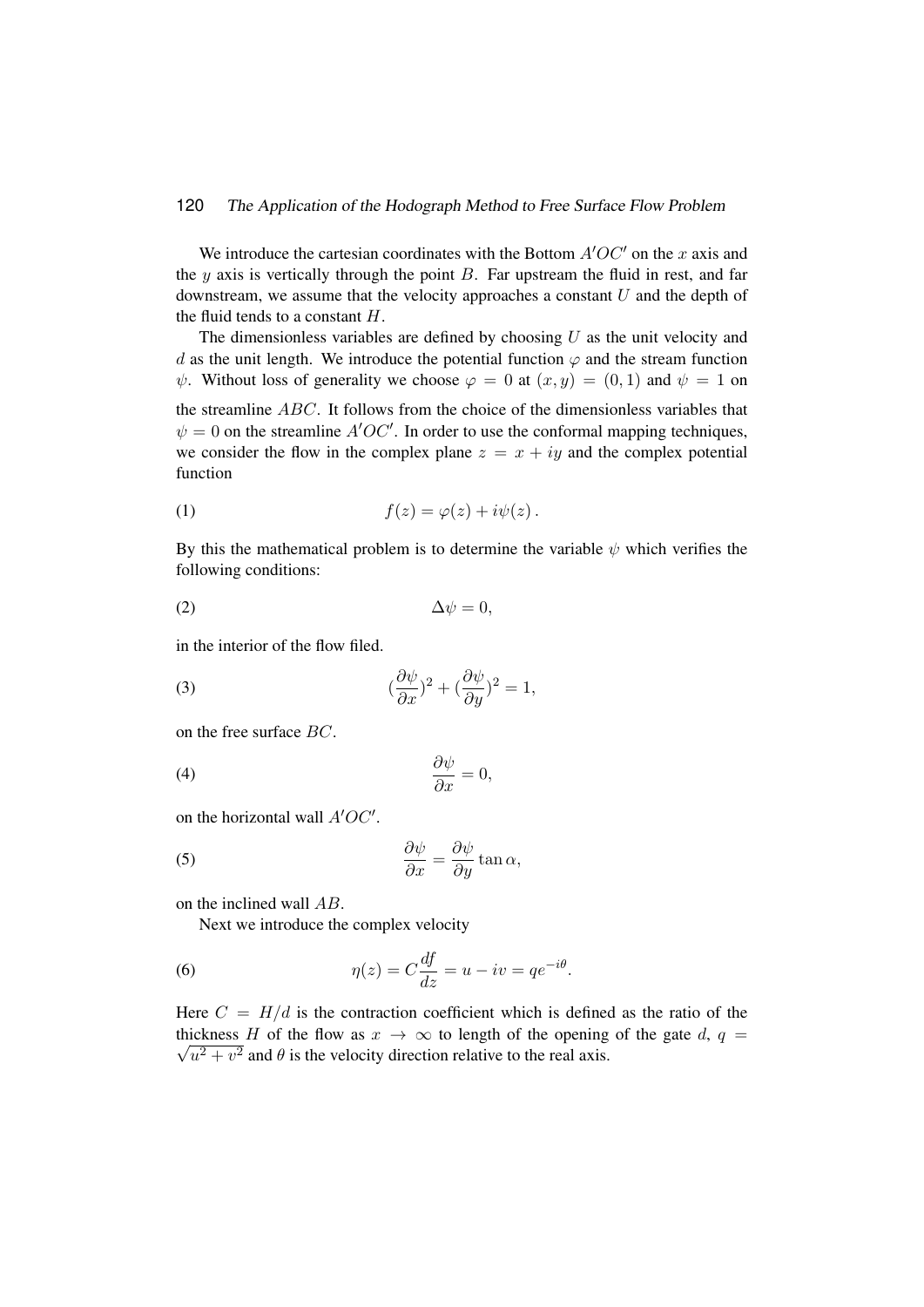The two components of the potential function (the potential velocity and the stream function) satisfies the Cauchy-Riemann conditions, then

(7) 
$$
\frac{\partial \varphi}{\partial q} = -\frac{1}{q} \frac{\partial \psi}{\partial \theta}, \qquad \frac{\partial \psi}{\partial q} = \frac{1}{q} \frac{\partial \varphi}{\partial \theta}.
$$

The transformation [\(6\)](#page-2-0) maps the flow field of  $z$  plane to a sector of the disk such as the free surface is mapped into a part of the circumference of the circle in the hodograph plane (see Fig. [2\)](#page-3-1).

<span id="page-3-4"></span><span id="page-3-1"></span>

<span id="page-3-2"></span>Fig. 2: Hodograph plane  $(u, v)$ .

Then the mathematical problem is to determine the stream function  $\psi$  as a function of the two variables q and  $\theta$  which verifies the following equation:

(8) 
$$
\frac{\partial^2 \psi}{\partial q^2} + \frac{1}{q} \frac{\partial \psi}{\partial q} + \frac{1}{q^2} \frac{\partial^2 \psi}{\partial \theta^2} = 0,
$$

in the flow field.

### <span id="page-3-0"></span>3 ANALYTICAL SOLUTION

In the hodograph plane the conditions  $(3)$ ,  $(4)$  and  $(5)$  are easily transformed into the conditions

<span id="page-3-3"></span>(9) 
$$
\psi(1,\theta) = \psi(q,-\alpha) = 1; \quad -\alpha \le \theta \le 0, \ 0 < q < 1 \text{ on } BC \text{ and } AB
$$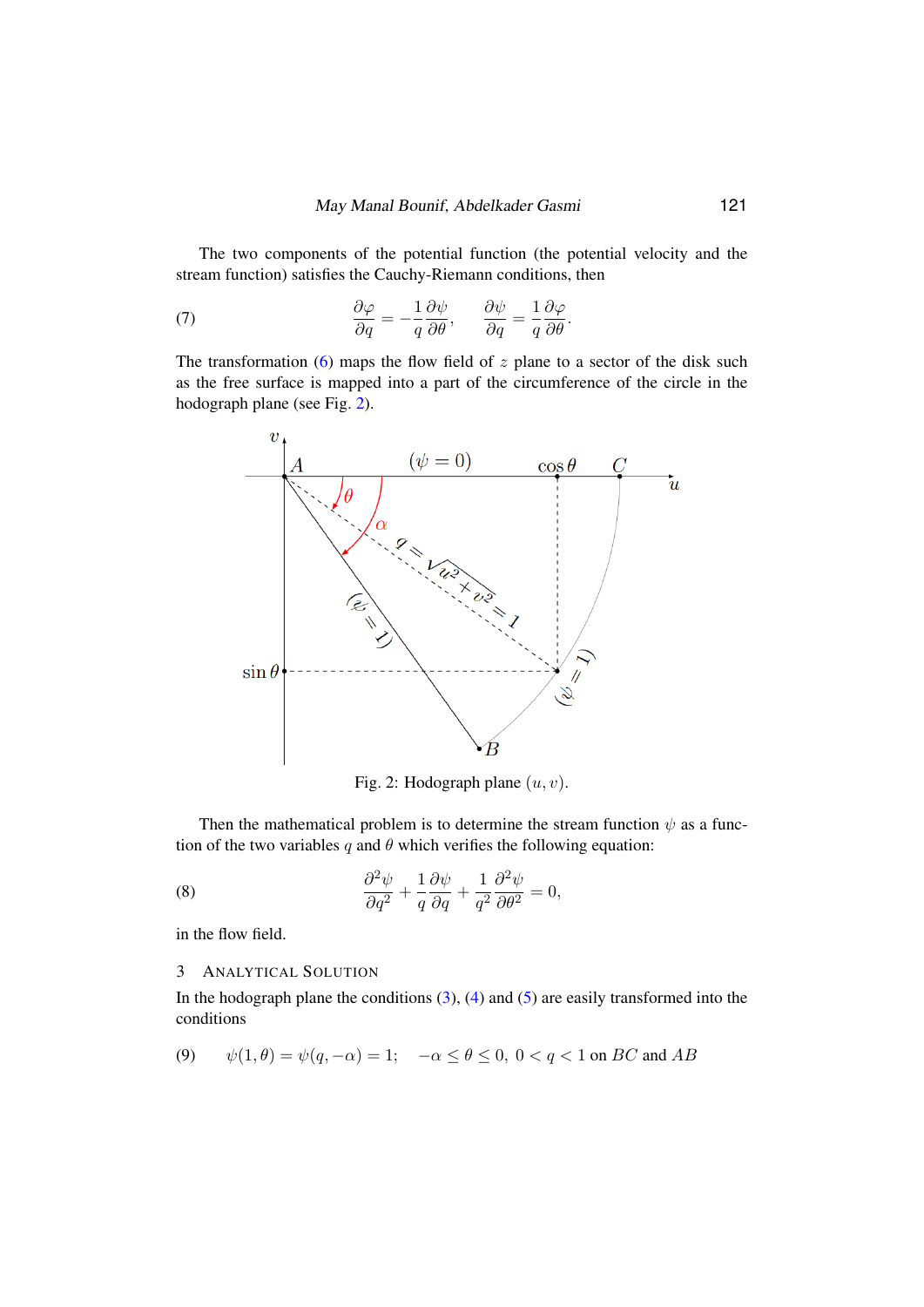and

<span id="page-4-0"></span>(10) 
$$
\psi(q, 0) = 0; \quad 0 \le q \le 1, \text{ on } A'OC'.
$$

Then to solve the above considered problem defined by Eq. [\(8\)](#page-3-2) and the conditions [\(9\)](#page-3-3) and  $(10)$ , we pose that

(11) 
$$
\psi(q,\theta) = \xi(q,\theta) - \frac{\theta}{\alpha}.
$$

As  $\xi$  satisfies the following problem

<span id="page-4-1"></span>(12) 
$$
\begin{cases} \frac{\partial^2 \xi}{\partial q^2} + \frac{1}{q} \frac{\partial \xi}{\partial q} + \frac{1}{q^2} \frac{\partial^2 \xi}{\partial \theta^2} = 0, \\ \xi(q, 0) = \xi(q, -\alpha) = 0, \quad 0 \le q \le 1, \\ \xi(1, \theta) = (1 + \theta/\alpha), \quad -\alpha \le \theta \le 0. \end{cases}
$$

By using the separation variable method, firstly we seek the solution of the problem [\(12\)](#page-4-1) in the form

<span id="page-4-2"></span>(13) 
$$
\xi(q,\theta) = h(q)g(\theta),
$$

by substituting the product solution form [\(13\)](#page-4-2) into [\(12\)](#page-4-1), we converted a partial differential equation into two ordinary differential equations. Each differential equation involves only one of the independent variables  $q$  or  $\theta$ , we obtain

(14) 
$$
\begin{cases} g''(\theta) + \lambda^2 g(\theta) = 0, \\ g(0) = g(-\alpha) = 0, \end{cases}
$$

where  $\lambda$  is constant.

<span id="page-4-4"></span><span id="page-4-3"></span>The solution of  $(14)$  is given in the form:

(15) 
$$
g(\theta) = A\cos(\lambda\theta) + B\sin(\lambda\theta),
$$

and after using the conditions of  $(12)$  we find that:

(16) 
$$
\lambda = \{\lambda_n, n \in N^* \text{ where } \lambda_n = -\frac{n\pi}{\alpha}\},
$$

and by the associated eigenfunctions  $\lambda_n$  the equation [\(15\)](#page-4-4) is given as:

(17) 
$$
g_n(\theta) = B_n \sin\left(-\frac{n\pi}{\alpha}\theta\right), \quad n = 1, 2 \ldots,
$$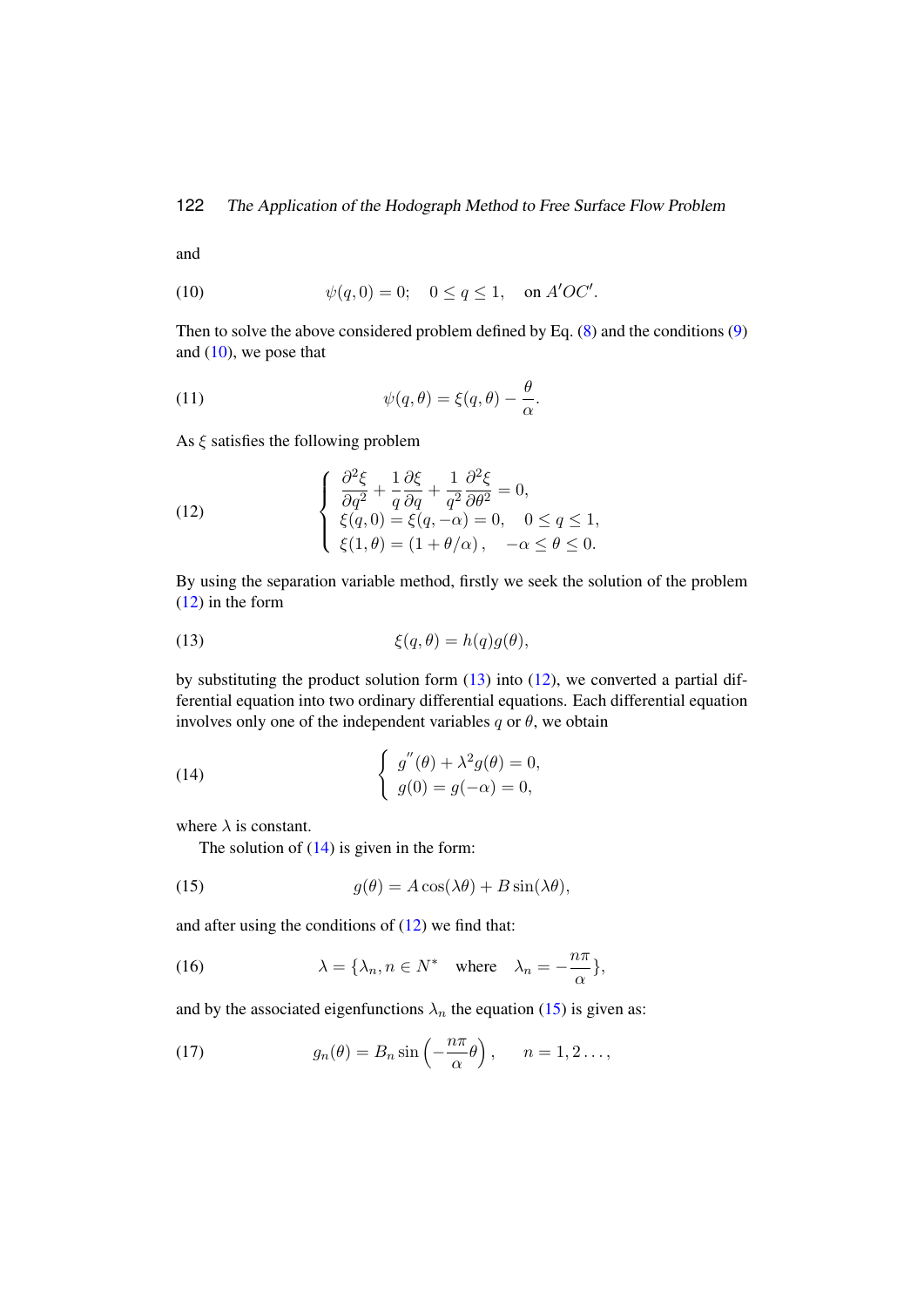then, the solution of the problem  $(12)$  is given by

(18) 
$$
\xi(q,\theta) = B_n(q) \sin\left(-\frac{n\pi}{\alpha}\theta\right), \quad n = 1, 2 \ldots.
$$

The general solution of the problem can be obtained by the superposition of solution of the homogeneous problem [\(12\)](#page-4-1) of the form

<span id="page-5-1"></span>(19) 
$$
\xi(q,\theta) = \sum_{n=1}^{\infty} B_n(q) \sin\left(-\frac{n\pi}{\alpha}\theta\right).
$$

By replacing [\(19\)](#page-5-1) in [\(12\)](#page-4-1) and after using Euler's method, we get:

(20) 
$$
\xi(q,\theta) = -\frac{2}{\alpha} \sum_{n=1}^{\infty} \frac{\alpha}{n\pi} q^{\frac{n\pi}{\alpha}} \sin(\frac{n\pi}{\alpha}\theta),
$$

The stream function  $\psi$  is given by:

<span id="page-5-2"></span>(21) 
$$
\psi(q,\theta) = -\frac{2}{\alpha} \sum_{n=1}^{\infty} \frac{\alpha}{n\pi} q^{\frac{n\pi}{\alpha}} \sin(\frac{n\pi}{\alpha}\theta) - \frac{1}{\alpha}\theta,
$$

for [\(7\)](#page-3-4) and [\(21\)](#page-5-2), we obtains the velocity potential  $\varphi$ 

(22) 
$$
\varphi(q,\theta) = \frac{2}{\alpha} \sum_{n=1}^{\infty} \frac{\alpha}{n\pi} q^{\frac{n\pi}{\alpha}} \cos(\frac{n\pi}{\alpha}\theta) + \frac{1}{\alpha} \ln(q).
$$

Thus, the potential function is:

(23) 
$$
f(q,\theta) = \frac{2}{\alpha} \sum_{n=1}^{\infty} \frac{\alpha}{n\pi} \eta^{\frac{n\pi}{\alpha}} + \frac{1}{\alpha} \ln(\eta),
$$

Using the relation  $(6)$ , we obtain:

(24) 
$$
dz = \frac{2C}{\alpha} \left( \frac{\eta^{\frac{\pi}{\alpha} - 2}}{1 - \eta^{\frac{\pi}{\alpha}}} \right) d\eta + \frac{C}{\alpha \eta^2} d\eta
$$

<span id="page-5-0"></span>4 FREE STREAMLINE FORMS FOR VARIOUS VALUE OF  $\alpha$ 

<span id="page-5-3"></span>• For  $\alpha = \pi/4$ ,

substitute this value in equation  $(24)$  we get:

(25) 
$$
dz = \frac{8C}{\pi} \left( \frac{\eta^2}{1 - \eta^4} \right) d\eta + \frac{4C}{\pi \eta^2} d\eta,
$$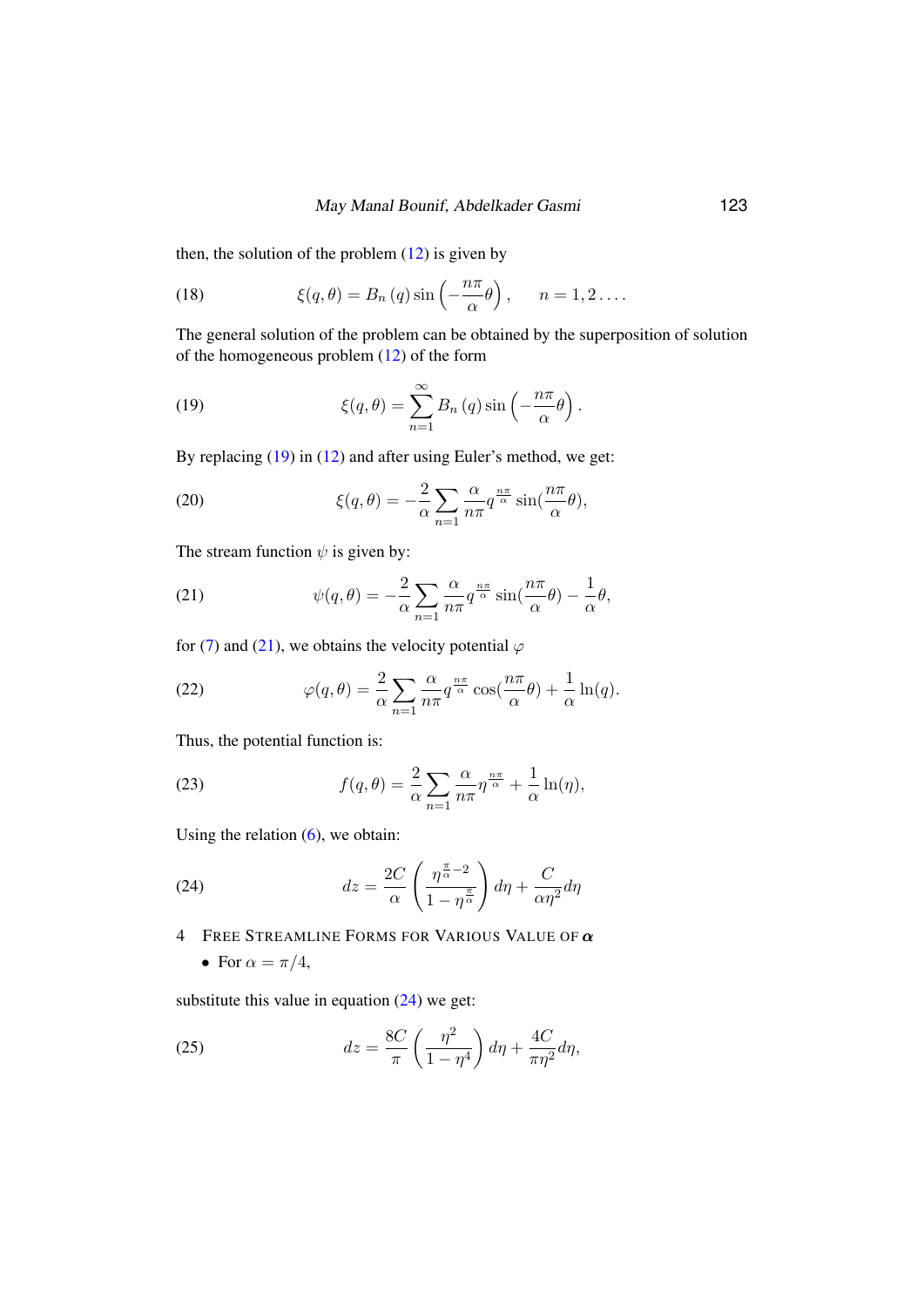# 124 The Application of the Hodograph Method to Free Surface Flow Problem

by integrating both sides of this equation, we get:

(26) 
$$
z = \frac{4C}{\pi} \Big( \arctanh(\eta) - \arctan(\eta) - \frac{1}{\eta} \Big) + cst1,
$$

On the free streamline we have:

(27) 
$$
\eta = e^{-i\theta}, \text{ with } -\frac{\pi}{4} \le \theta \le 0.
$$

Then we have:

(28) 
$$
cst1 = -\frac{2C}{\pi} \left[ \arctanh\left(\frac{\sqrt{2}}{2}\right) - \sqrt{2} - \frac{\pi}{2} \right] + i \left[ 1 - \frac{2C}{\pi} \left( -\arctanh\left(\frac{\sqrt{2}}{2}\right) + \sqrt{2} - \frac{\pi}{2} \right) \right).
$$

By separating the real parts and the imaginary parts, we obtain:

(29) 
$$
x = \frac{2C}{\pi} \left( \arctanh(\cos \theta) - \arctanh \frac{\sqrt{2}}{2} - 2\cos \theta + \sqrt{2} \right),
$$

$$
y = 1 - \frac{2C}{\pi} \left( \arctanh[\cos(\theta + \pi/2)] - \arctanh \frac{\sqrt{2}}{2} + 2\sin(\theta) + \sqrt{2} \right).
$$

The amplitude of the flow at the infinity is calculated as:

(30) 
$$
C = \frac{H}{d} = \lim_{\theta \to 0} y(\theta) = 1 - \frac{2C}{\pi} \left( -\arctanh\left(\frac{\sqrt{2}}{2}\right) + \sqrt{2} \right)
$$

$$
\Rightarrow C = \frac{\pi}{\left[ \pi - 2\arctanh\left(\frac{\sqrt{2}}{2}\right) + 2\sqrt{2} \right]}.
$$

Figure [3](#page-7-0) presents the comparison of the exact form of the free streamlines with the numerical solution calculated by the series truncation method for  $\alpha = \pi/4$ .

• For  $\alpha = \pi/2$ ,

it becomes that the values of the angle  $\theta$  are given by  $-\pi/2 \le \theta \le 0$ , and from the equation [\(24\)](#page-5-3), we get:

(31) 
$$
dz = \frac{4C}{\pi} \left( \frac{1}{1 - \eta^2} \right) d\eta + \frac{2C}{\pi \eta^2} d\eta,
$$

by integrating both sides of this Equation, we get:

$$
z = \frac{2C}{\pi} \left( \ln \left( \frac{\eta + 1}{1 - \eta} \right) - \frac{1}{\eta} \right) + cst2.
$$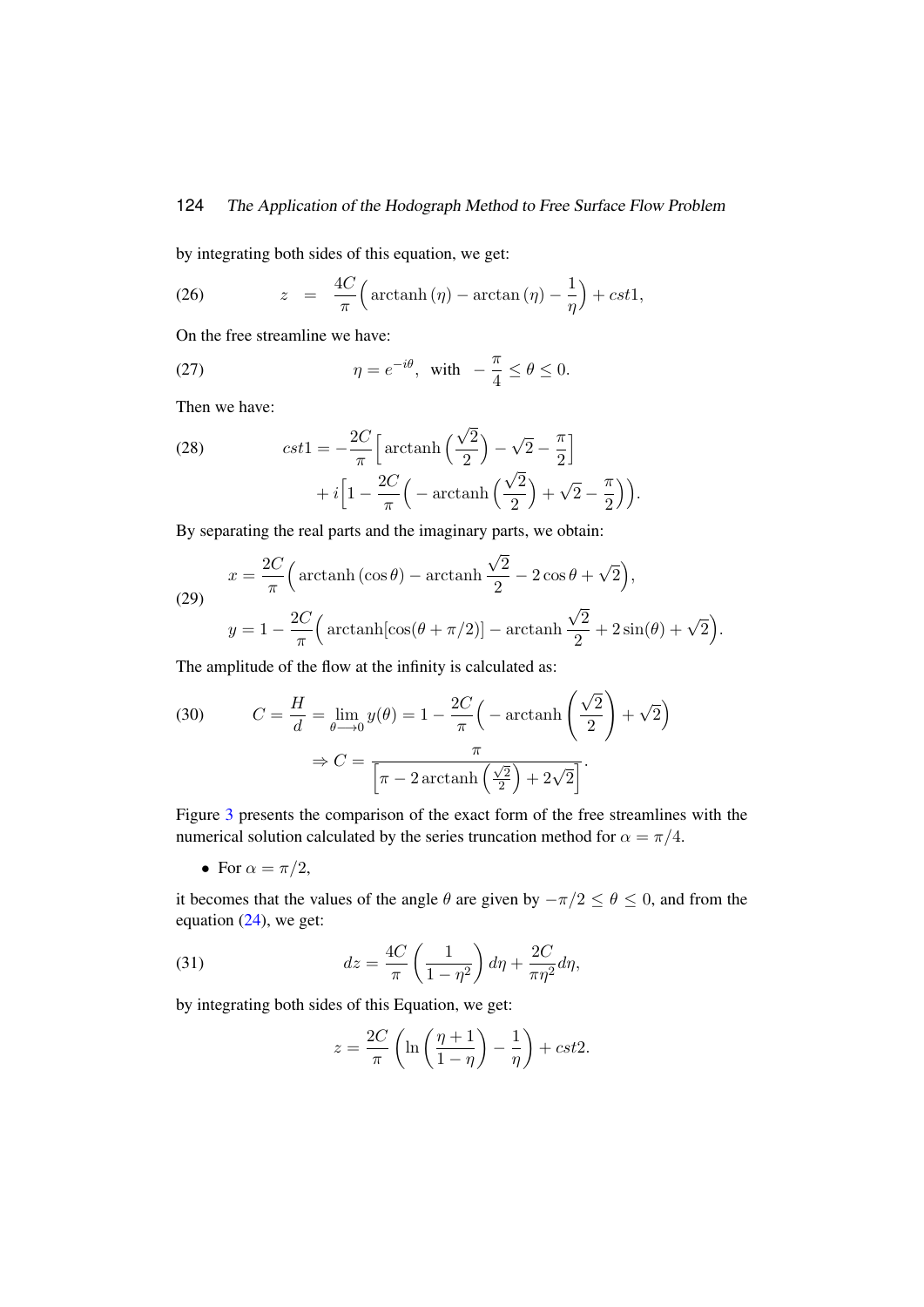<span id="page-7-0"></span>

Fig. 3: Comparison of the analytical solution and the numerical solutions for  $\alpha = \frac{\pi}{4}$ 4

On the free streamline we have:  $\tau$ 

(32) 
$$
\eta = e^{-i\theta}, \text{ with } -\frac{\pi}{2} \le \theta \le 0.
$$

On the other hand, by using the π 11<br>11 - Jan  $\overline{\phantom{a}}$ at point  $$ On the other hand, by using the conditions at point  $B(\theta = -\pi/2$  and  $z = i)$  we find the free streamlines:

(33) 
$$
x = \frac{2C}{\pi} (\arctanh(\cos \theta) - \cos \theta).
$$

$$
y = 1 - \frac{2C}{\pi} (\sin \theta + 1).
$$

π The amplitude of the flow at the infinity is calculated as:

(34) 
$$
C = \frac{H}{d} = \lim_{\theta \to 0} y(\theta) = 1 - \frac{2C}{\pi} \Rightarrow C = \frac{\pi}{(\pi + 2)}.
$$

This solution is also obtained in [\[2\]](#page-10-2) by the free streamline theory methods and the comparison of this result with the numerical solution obtained by  $[10]$  is shown in Fig. [4.](#page-8-0)

. 4.<br>The free surface shapes for different values of the inclination angle  $\alpha$  is presented in Fig. [5](#page-8-1)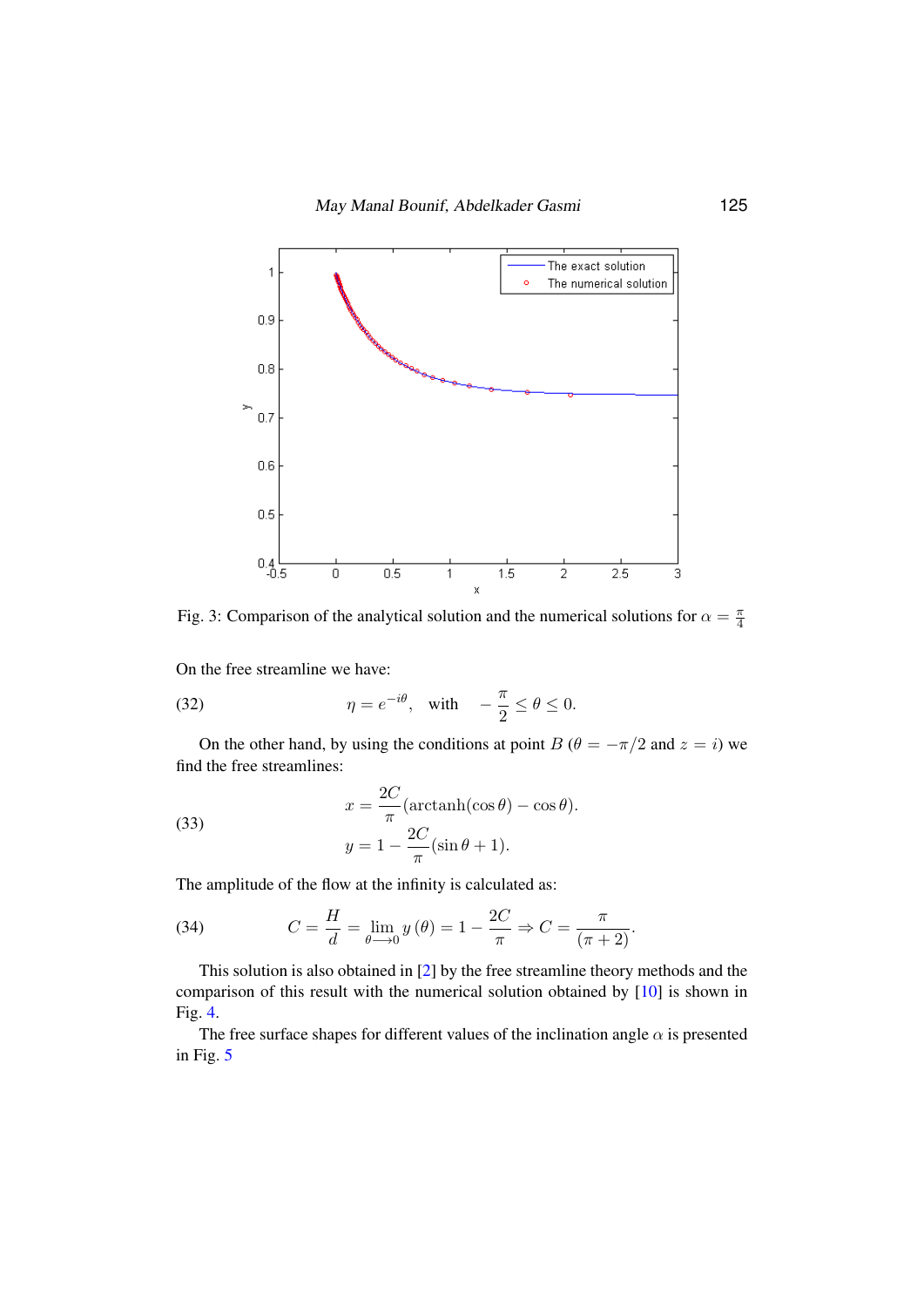

<span id="page-8-0"></span>

Fig. 4: Comparison of the analytical solution and the numerical solutions for  $\alpha = \frac{\pi}{2}$ 2

<span id="page-8-1"></span>

Fig. 5: The variation of the free surface with respect to  $\alpha$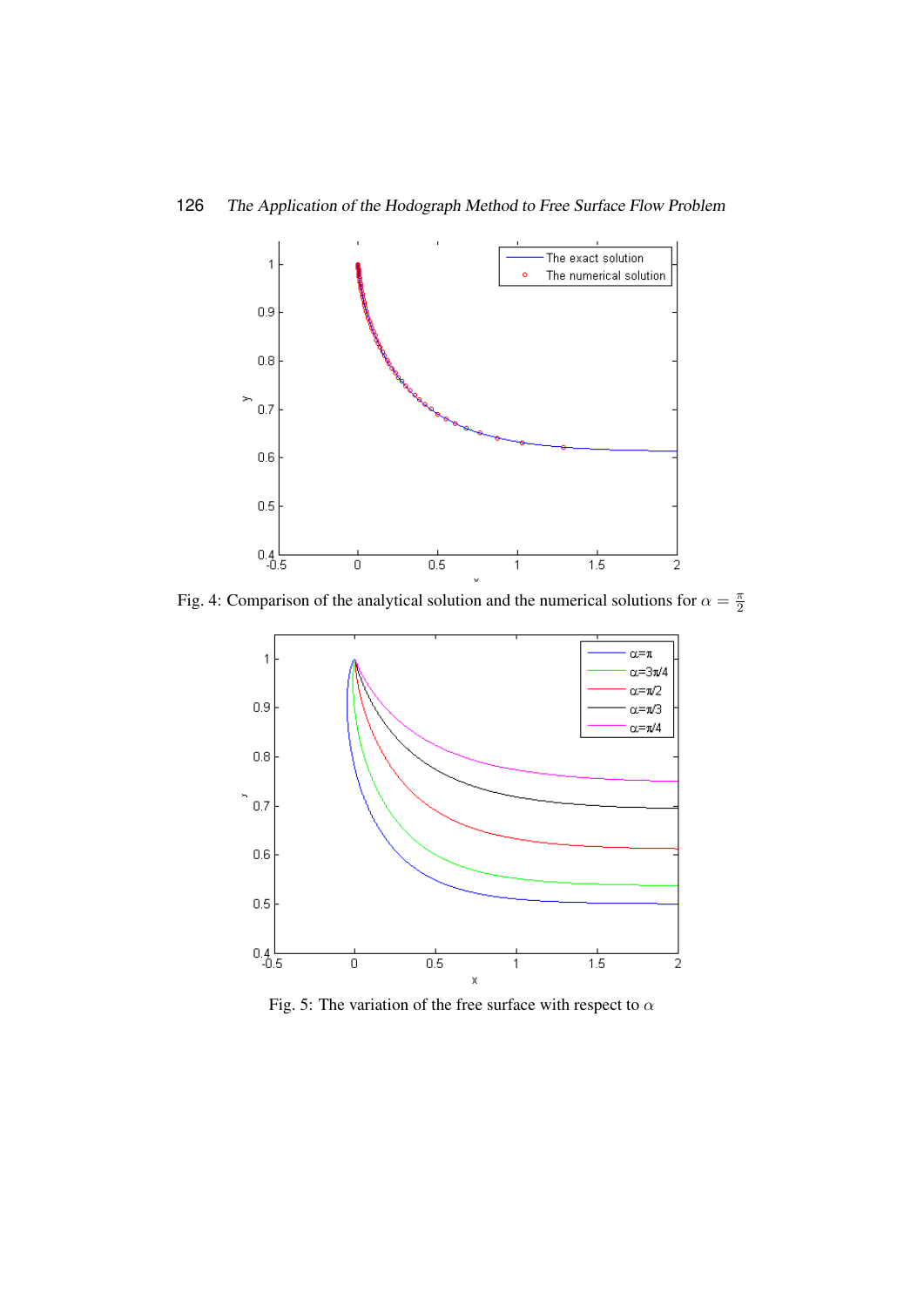<span id="page-9-1"></span>

Fig. 6: Comparision of the analytical values, experimental data and the numerical results of the contraction coefficient C for several value of the inclination angle  $\alpha$ 

The comparison of the calculated coefficient of contraction of the flow for different values of the inclination angle  $\alpha$  with the experimental results given in [\[1\]](#page-10-1) and the numerical solutions given in  $[10]$  is shown in Fig. [6.](#page-9-1)

Finally through all the presented results we observe that the obtained results using the hodograph method agree with those calculated numerically by series truncation method  $[10]$ .

### <span id="page-9-0"></span>5 CONCLUSION

In this paper, hodograph transformation method has been successfully applied to solve two-dimensional steady flow problem of a flow under sluice gate, this method was used for free nonlinear boundary problem. The obtained analytically results agree with those calculated numerically by Gasmi and Mekias [\[10\]](#page-10-10), using the seriestruncation technique. Also this method is very simple and straightforward, which reduces the propped problem to a one-dimensional problem.